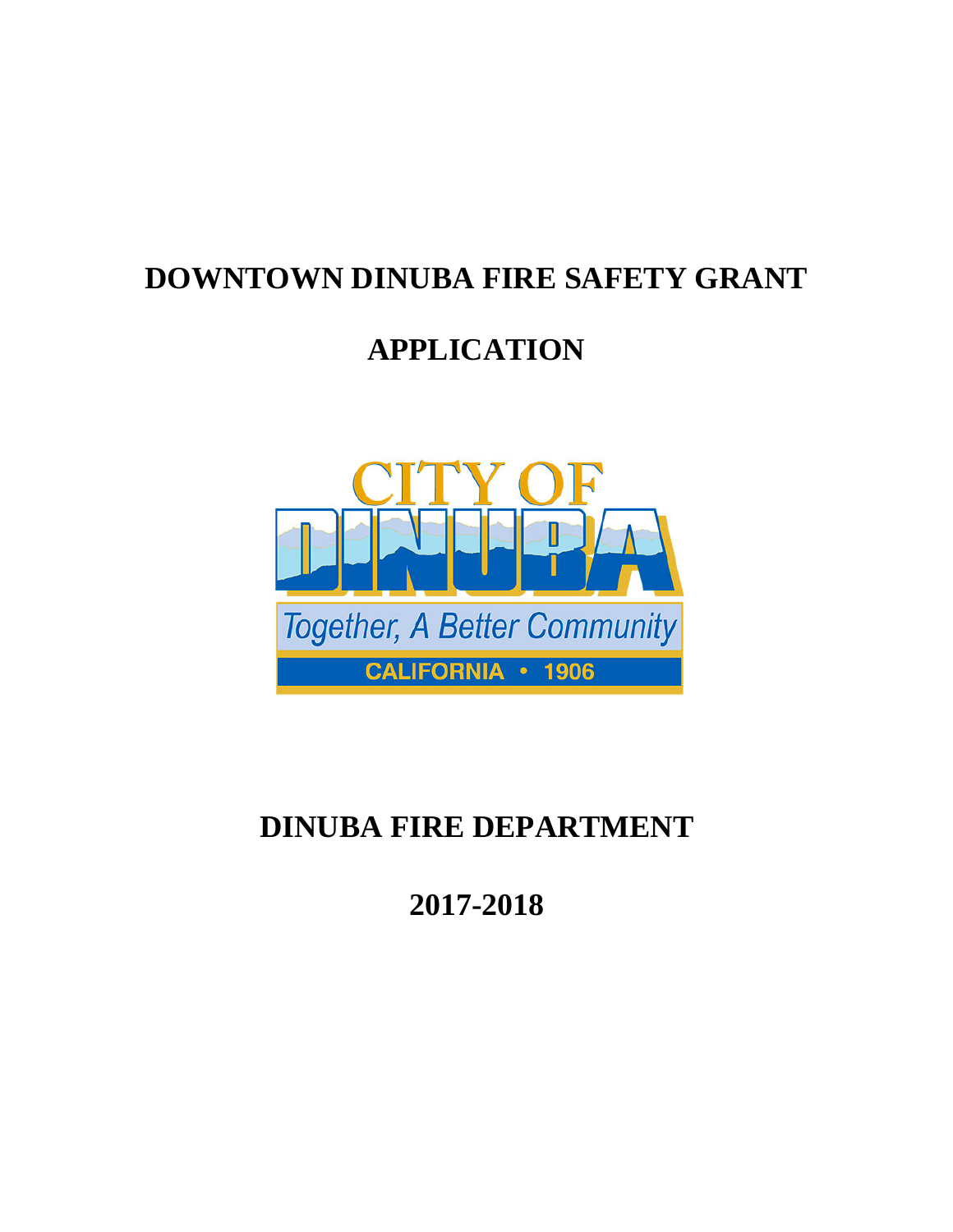### **DOWNTOWN DINUBA FIRE SAFETY GRANT PROGRAM**

The Downtown Dinuba Fire Safety Grant program provides funding to businesses and organizations located within Downtown Dinuba. The goal of this program is to help create a safer environment for residents, shoppers, business owners, and firefighters.

#### **PROGRAM DESCRIPTION**

In an effort to create a safer community, the City of Dinuba Fire Department has created the Downtown Fire Safety Grant program. This program budgets \$5,000 in Mutual Aide revenues annually to fund up to a maximum of \$1,000 per business for fire safety improvements.

Types of fire safety improvements include, but are not limited to the following:

- Fire Sprinkler Certification
- Fire Extinguisher
- Smoke Detectors
- Panic Hardware
- Emergency Lighting
- Waste Disposal Safety Containers
- Knox Box
- Electrical (Fire Safety)
- No fee permit for fire safety improvements

#### **PROGRAM REQUIREMENTS:**

The following information is required of all applicants.

- Must own or operate a business in Downtown Dinuba.
- Completed Application
- Review and approval of application by Dinuba Fire Department
- Property must be located in the Downtown area (see attached map.)

#### **REVIEW PROCESS:**

Completed applications will be reviewed and approved by the Dinuba Fire Department. Grant funding will be released upon delivery of receipts for payments of products or services, as indicated in the "scope of work" section of the approved application. Applications are funded on a first come, first served basis and as grant funds are available.

#### **APPLICATION DELIVERY INFORMATION:**

Original applications and all supporting materials must be delivered to the Dinuba Fire Department in person, by mail, faxed, or emailed to mpattillo@dinuba.ca.gov. Faxed or emailed applications should be followed by a phone call to confirm receipt of application. Applications may be mailed or delivered to:

> **City of Dinuba Dinuba Fire Department 496 E Tulare St Dinuba, CA 93618 (559) 591-5931**

The City of Dinuba does not discriminate on the basis of race, color, national origin, sex, religion, age or disability in the provision of services and programs.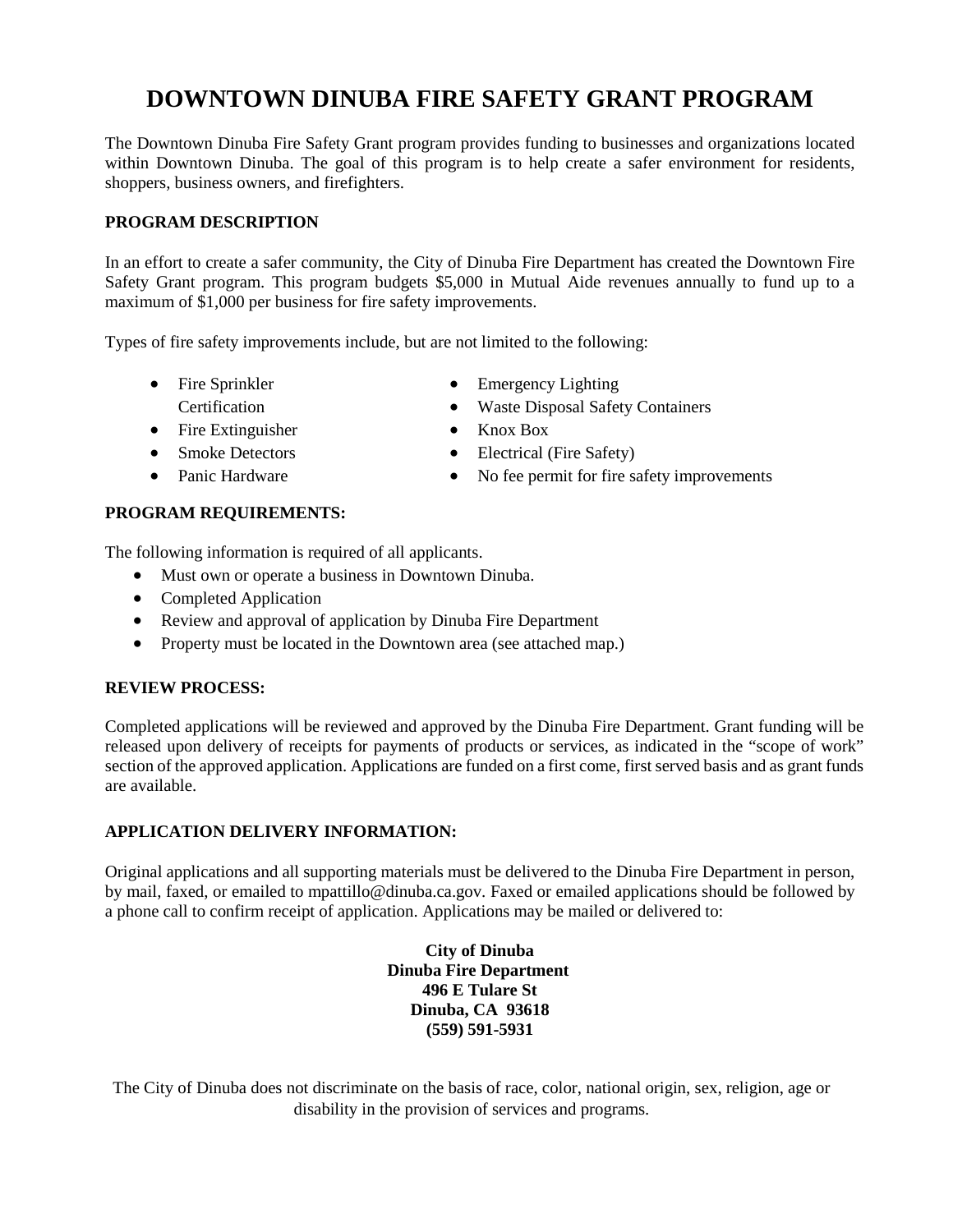### **CITY OF DINUBA DOWNTOWN FIRE SAFETY GRANT PROGRAM APPLICATION**

**Fiscal Year 2017-2018**

| APPLICANT NAME: TITLE: TITLE:                                                                                                                                                                                                  |  |  |
|--------------------------------------------------------------------------------------------------------------------------------------------------------------------------------------------------------------------------------|--|--|
| BUSINESS ADDRESS: New York Contract to the Contract of the Contract of the Contract of the Contract of the Contract of the Contract of the Contract of the Contract of the Contract of the Contract of the Contract of the Con |  |  |
| TELEPHONE: FAX: FAX:                                                                                                                                                                                                           |  |  |
| EMAIL ADDRESS: Laterature and the set of the set of the set of the set of the set of the set of the set of the set of the set of the set of the set of the set of the set of the set of the set of the set of the set of the s |  |  |
| Funding requested for: (Describe project work and equipment purchases):                                                                                                                                                        |  |  |
| <b>Waste Disposal Safety Containers</b><br>□                                                                                                                                                                                   |  |  |
| $\Box$ Knox Box                                                                                                                                                                                                                |  |  |
| $\Box$ Electrical (Fire Safety)                                                                                                                                                                                                |  |  |
| $\Box$ No fee permit for fire safety improvements                                                                                                                                                                              |  |  |
|                                                                                                                                                                                                                                |  |  |
|                                                                                                                                                                                                                                |  |  |
|                                                                                                                                                                                                                                |  |  |

### **CERTIFICATION**

I certify that the information contained in this grant application is true and correct to the best of my knowledge and belief, and that I have the authority to apply for the funds requested on behalf of the organization named above:

Signature/Title

|                       |                  | <b>FOR OFFICE USE</b>                      |                                            |
|-----------------------|------------------|--------------------------------------------|--------------------------------------------|
| Application received: |                  | Application Complete: $\Box$ Yes $\Box$ No |                                            |
|                       |                  |                                            | Work Completed: $\square$ Yes $\square$ No |
|                       | Grant Amount: \$ | Date Paid:                                 | (Attach Invoice/Receipt)                   |